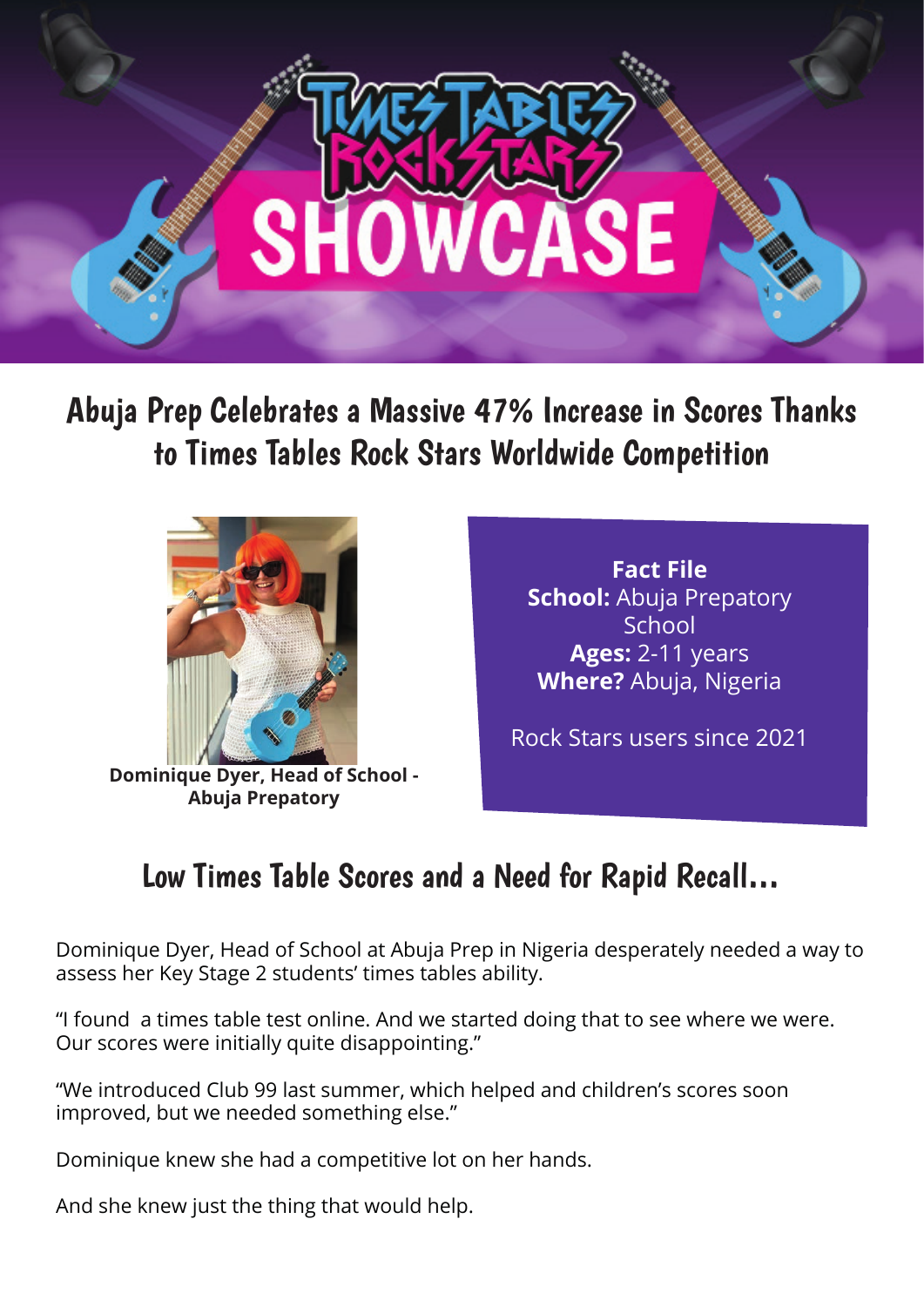## And in Bronze Position…

Dominique introduced Times Tables Rock Stars in September 2021 and asked Mr. Innocent to lead it.

"That does make a huge difference because I've had somebody other than me, who has been organising everything; making sure it was set up and enthusing the teachers and children. So that's been a huge help, having someone in school to drive it."

To practise for their upcoming Rest of the World Rocks competition, Abuja Prep held class tournaments…

"The boys were scoring much better than the girls. So they've started introducing boys against girls and that's meant that the girls have had to step up. And so that's really raised the ability of the girls with their times tables,"

After placing an amazing third place in the Rest of the World Rocks competition, the Students and teachers at Abuja Prep have taken competitiveness to the next level.

"The children absolutely love it," Dominique beams at Mr Innocent.

The Year 6s were, at one point, coming in last but they weren't going to have that…Oh no!

## "The children absolutely love it"

## Engagement has Soared

"It's been really interesting to see some of our children that have interventions for maths are getting really high scores on Times Tables Rock Stars. That's been absolutely amazing."

Abuja Prep students have truly stepped up and the results speak for themselves.

"At the end of last year, 48% of our current Year 6s were getting a 90% pass mark on the times tables test. And now that is up to 89% of the Year 6s. The Year 5s were at 26% and they're now up to 73%. And even our year 3s now, who have only just started using it, 25% of them got 90% on that quickfire time sample test. So huge, huge impact."

"It's made a big difference. Our lower ability children are now fantastic at their tables. And obviously, that's then having a knock-on effect on everything else."

And Abuja Prep isn't going to stop there.

There are big plans for a very competitive inter-house battle…